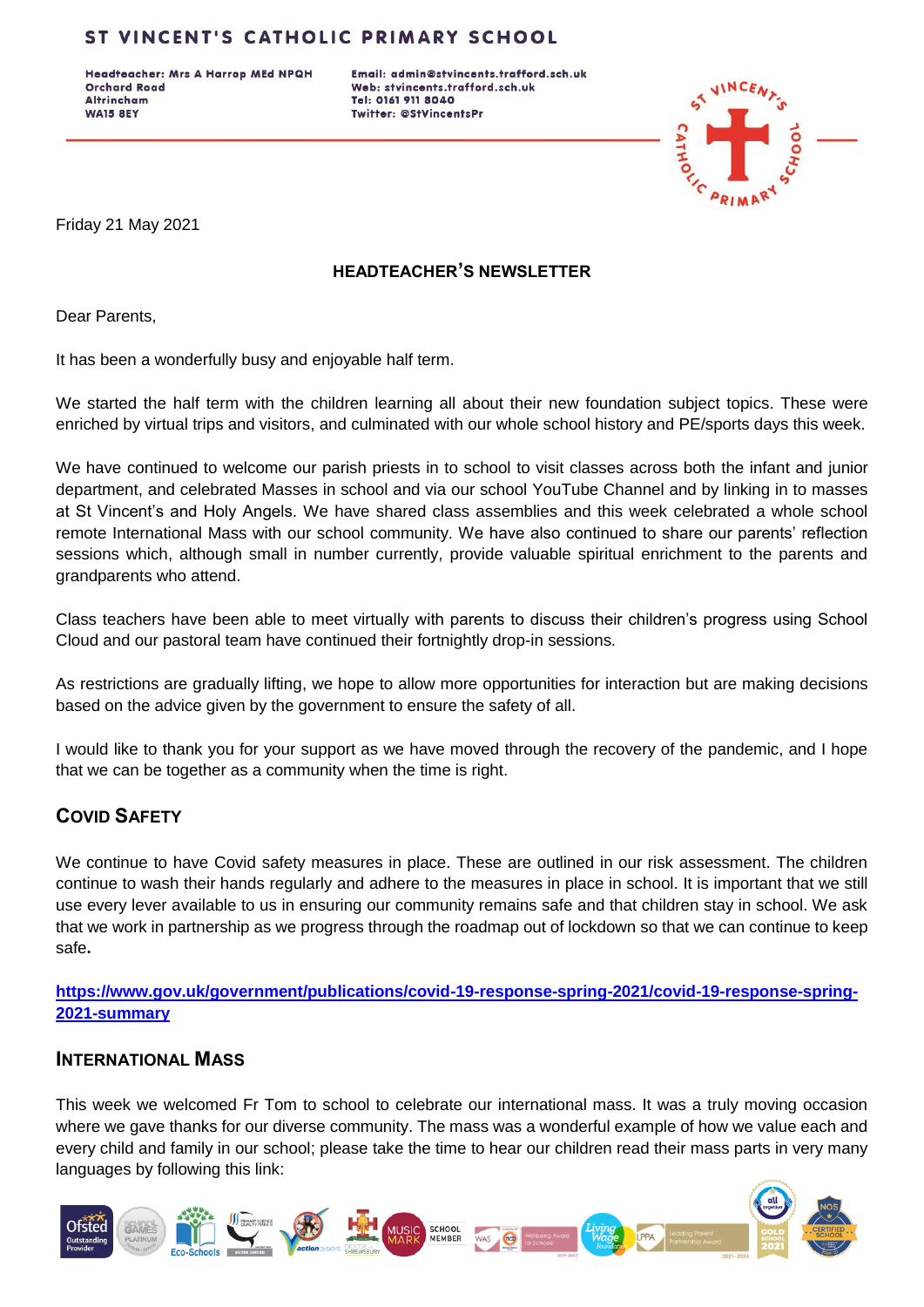## ST VINCENT'S CATHOLIC PRIMARY SCHOOL

Headteacher: Mrs A Harrop MEd NPQH **Orchard Road Altrincham WA15 8EY** 

Email: admin@stvincents.trafford.sch.uk Web: stvincents.trafford.sch.uk Tel: 0161 911 8040 Twitter: @StVincentsPr



#### <https://youtu.be/WolEPVwPWiE>

## **WALK TO SCHOOL WEEK**

It was a wet and rainy start to Walk to School Week but it did not deter our children from taking up the challenge and travelling sustainably to school. During the week, the children had the opportunity to track their journey on the wallchart and interactive travel tracker. Each day, they were able to add two stickers to the wallchart, bringing the walking superpowers to life and completing the comic strip, and also receiving an individual sticker for walking to school. The children will be bringing home the walking diaries they have completed during the week along with a badge if they have participated.

We are delighted to share that the support for this challenge was incredible. Reception, Y2 and Y6 were our most active year groups and showed that a good number of children took part. Please continue to support this important area for the safety and wellbeing of our children. A great way to support this is by cycling to school and using our newly installed cycle rack, which is situated on the school site near the Balmoral road's gate entrance. Please refer to the guidelines sent last week for safety information regarding cycling to and from school. This week the children took part in class based road safety lessons to reinforce safe travel; look out for important news about our scooter rack coming very soon.

#### **MINI VINNIES**

The Mini Vinnies have been busy selling Rosary beads this term and donations have been sent to Sister Josephine, a Marist sister, who works with refugees in Senegal. Many thanks to everyone who contributed and to the Year 6 Mini Vinnies.

### **RARING2GO**

The new May Half Term issue of Raring2go! Altrincham & Sale is now available online. Inside there is a lot of useful information for families including details about what is on this half term, information about holiday clubs, local services and ideas for days out. You can read it by following this link – no endorsements are made by the school in any of its contents:

<https://magazines.raring2go.co.uk/altrinchamandsale/spring/>

# **COVID RECOVERY**

We have been taking each of the five recovery levers and sharing information on one of them each week. This week, we will focus on metacognition.

Metacognition is the ability to examine how you process thoughts and feelings. This ability encourages children to understand how they learn best. It also helps them to develop self-awareness skills that become important as children get older. We have encouraged metacognition in all of our children by giving them many opportunities to reflect on what type of learner they are and how they can use strategies to become better learners. This term we